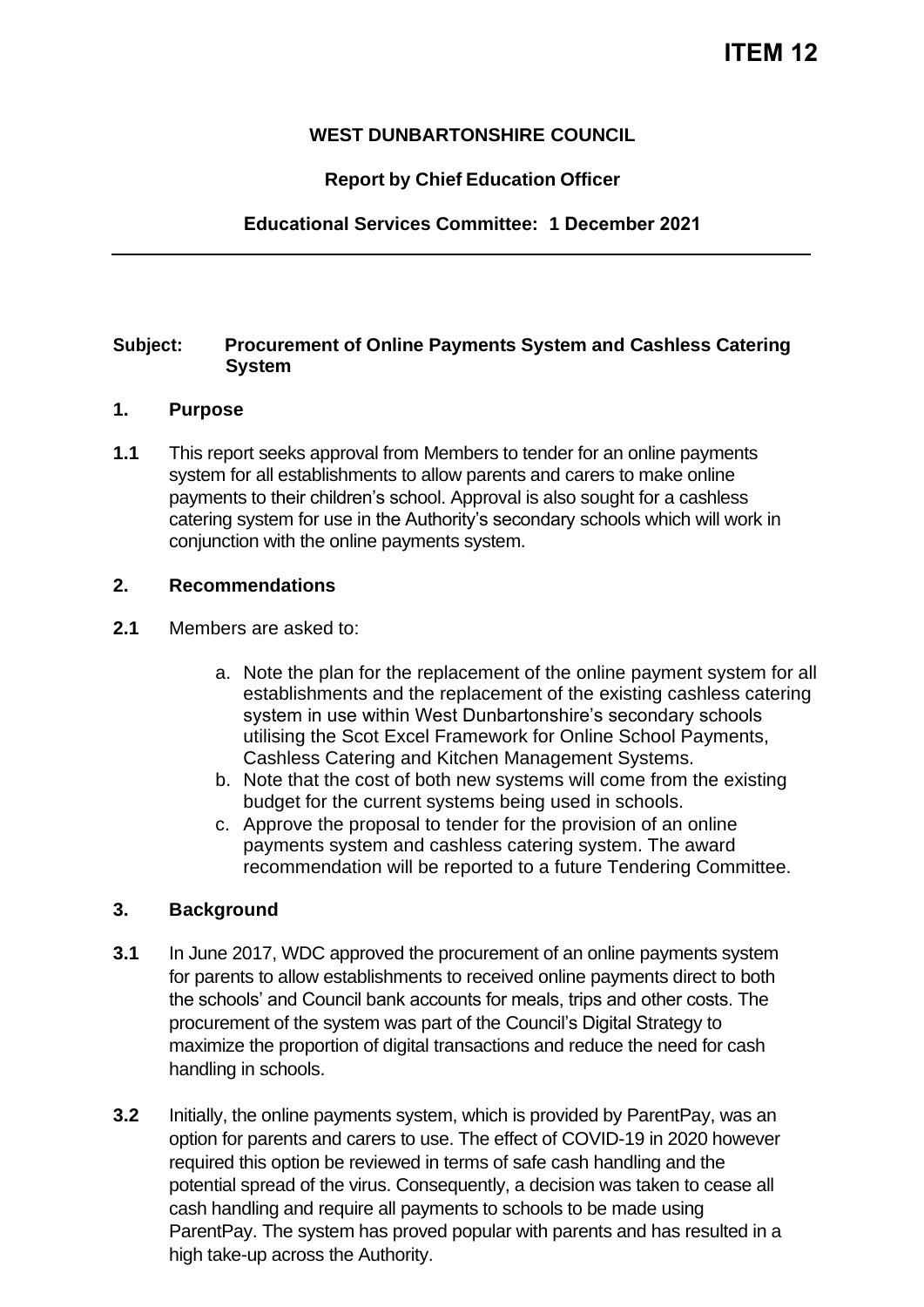## **4. Main Issues**

- **4.1** The contract with ParentPay for the online payments system was scheduled to end in August 2021, however an extension was put in place to allow the Council to take advantage of a procurement framework which Scot Excel were developing and have recently released to Scottish Local Authorities in November 2021. The procurement framework is designed to assist Council's in the tender and purchase of online payments, cashless catering and kitchen management systems. A consequence of awaiting the release of the framework has meant the extension to the existing contract with ParentPay will continue into early 2022. This will allow WDC to take advantage of Scot Excel's research and their scrutiny of suppliers.
- **4.2** The cashless catering system in use in WDC secondary schools is provided by CRB Cunningham: Educational Solutions, and has been in use for a number of years with the maintenance contract operating on a year-to-year basis. The market for such systems has developed significantly since this system was acquired by WDC and it is felt wholly appropriate to bring this area of service provision within a contract framework to improve on best value and to take advantage of newer technologies which are available in this field.
- **4.3** The procurement framework developed by Scot Excel lists four separate systems which integrate to provide the payments service to parents as well as all aspects of cashless catering and kitchen management
	- a) Online School Payments
	- b) Cashless Catering
	- c) Kitchen Management System (to include nutritional analysis)
	- d) Nutritional Analysis System
- **4.4** Presently, we have existing provision for online payments and cashless catering. The cost of the online payments system provided by ParentPay for the years 2018-2021 is £61,548 with the cashless catering system from CRB Cunningham: Educational Solutions over the same period costing £128,484. The procurement of a new solution will be met by existing budget provision.

### **5. People Implications**

The procurement of these systems will provide staff with improved and efficient technology in core areas of their job.

# **6. Financial and Procurement Implications**

### **6.1 Financial Implications**

It is anticipated that the revenue costs of running a newly procured system will be met within the existing budget provision as detailed at 4.4 above.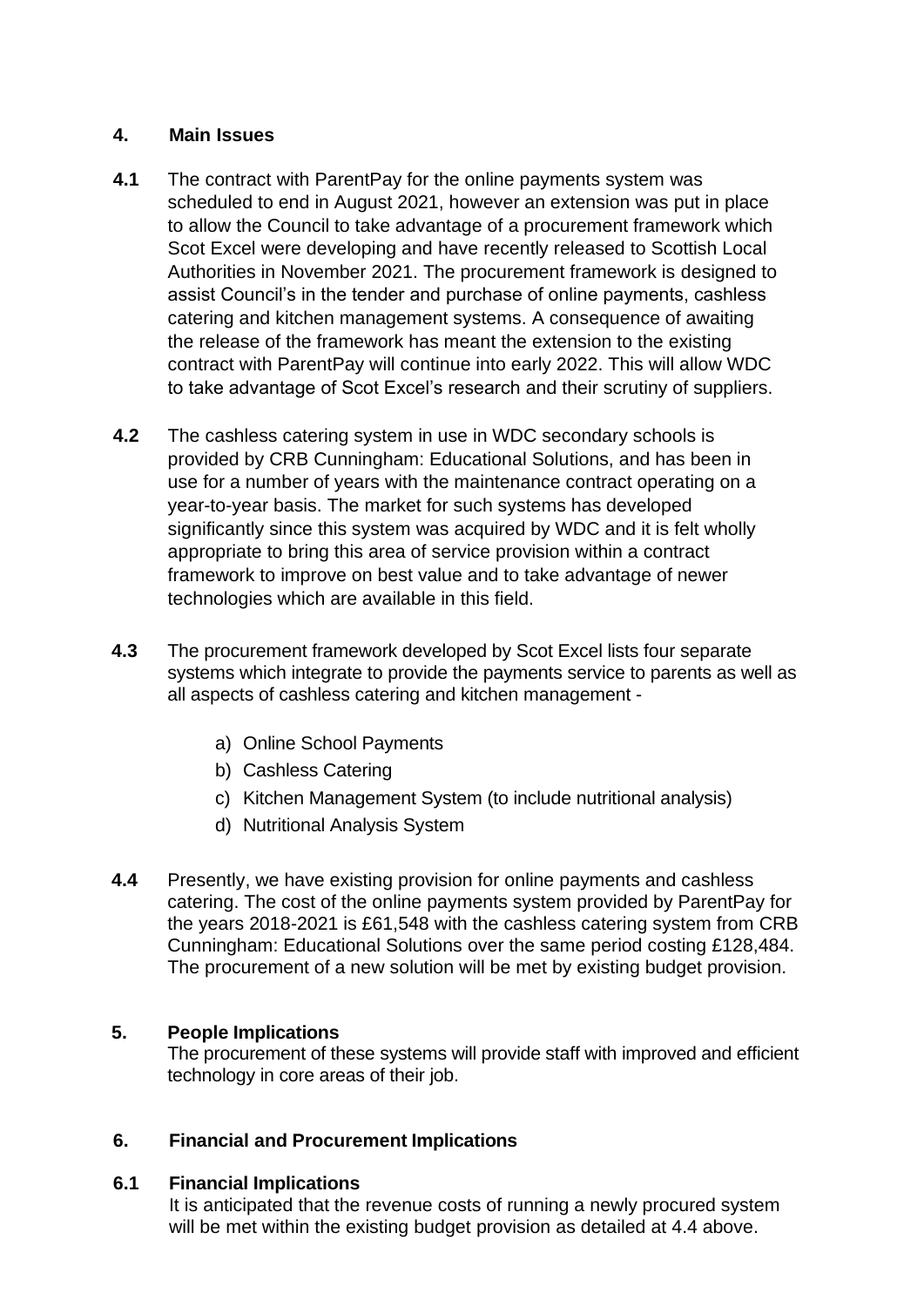## **6.2 Procurement Implications**

All procurement activity carried out by the Council in excess of £50K is subject to a contract strategy. The contract strategy for the online payments system and cashless catering system will be produced by the Corporate Procurement Unit in close consultation with Education, Learning and Attainment officers. The contract strategy shall include but may not be limited to; contract scope, service forward plan, the market, procurement model and routes – including existing frameworks such as Scot Excel, roles and responsibilities, risks, issues and opportunities and ongoing contract management.

The online payments system and cashless catering system will contribute to delivery of the Council strategic priorities through providing efficient and effective frontline services*.* Further opportunities to maximise the positive social, economical and environmental impact for West Dunbartonshire through the contract will also be explored, e.g. through the use of Community Benefit Clauses.

## **7. Risk Analysis**

**7.1** Failure to review and modernize the processes involved in the receiving, handling and management of school funds poses the risk that the Council will not fulfil the requirements of its Digital Strategy. These changes will contribute directly to efficient and effective frontline roles and provide easy and convenient methods of payment to parents and carers.

### **8. Equalities Impact Assessment (EIA)**

**8.1** An equalities screening has been carried out for this report and there are no equalities issues identified.

### **9. Consultation**

**9.1** Legal Services and the Section 95 Officer have been consulted in relation to the content of this report

### **10. Strategic Assessment**

**10.1** The procurement of the online payments system and cashless catering system is consistent with the Council's objectives to make innovative use of information technology and provide efficient service delivery.